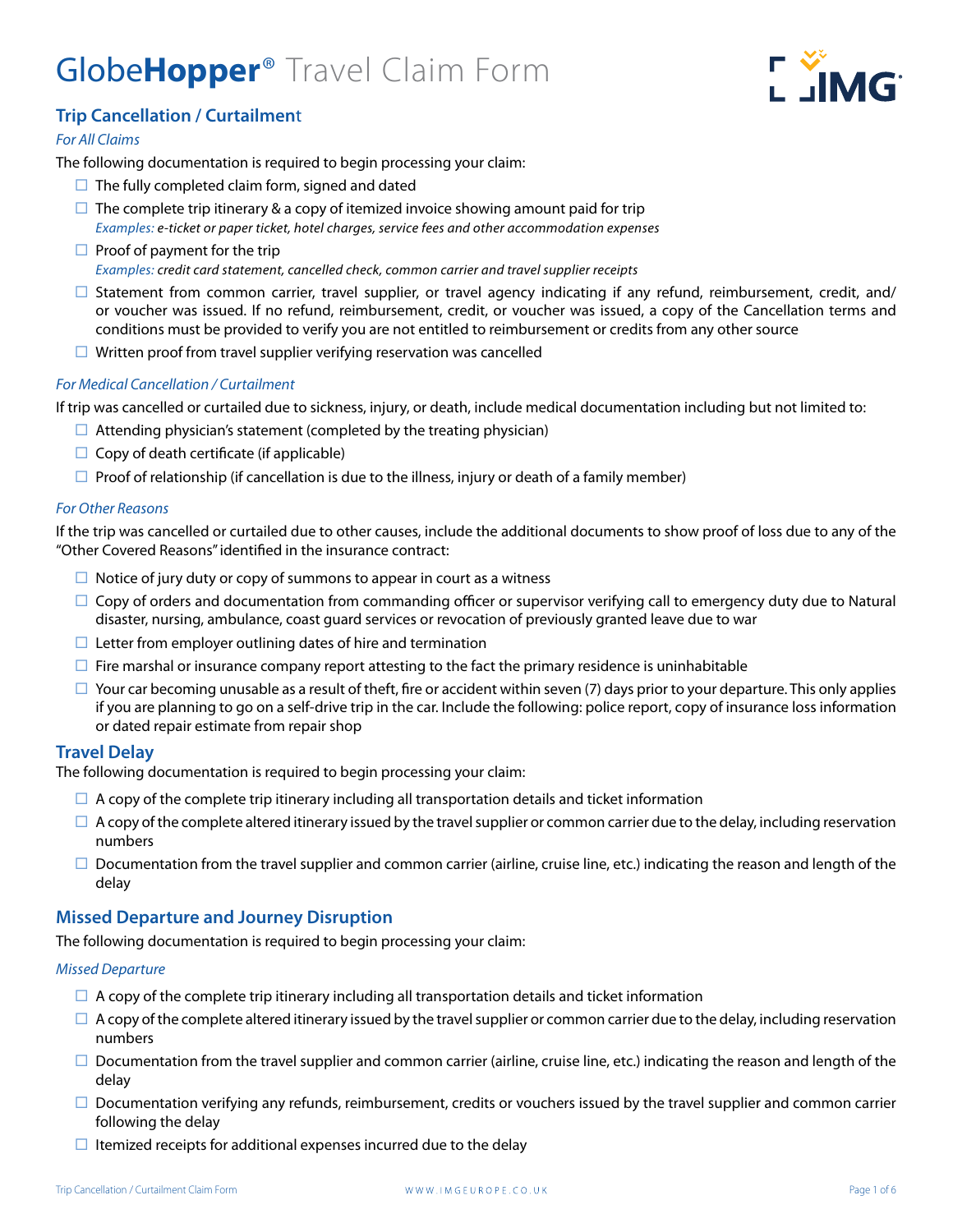- $\Box$  Proof of vehicle breakdown, such as tow service receipt or repair estimate
- $\Box$  Documentation of road traffic accident

#### *Journey Disruption*

- $\Box$  Copy of quarantine order from government health authority
- $\Box$  Letter from transportation authority attesting to hijacking report
- $\square$  Documentation verifying terrorist incident (i.e., civil unrest and war) within 30 days of departure date in the city you were scheduled to travel during the trip or proof of mandatory evacuation by local government authority at your trip destination due to Natural Disaster
- $\Box$  Fire marshal or insurance company report attesting to the fact the member/insured's primary residence is uninhabitable
- $\square$  Proof of hurricane warning issued by National Hurricane Center at the trip destination within 24 hours of your scheduled trip
- $\square$  Documentation from travel supplier outlining the reason and timeframe for cessation of services due to weather, strike, mechanical breakdown or natural disaster
- $\square$  Documentation verifying insolvency of travel supplier led to cessation of travel services

# **Baggage Delay/Loss**

The following documentation is required to begin processing your claim

- $\Box$  Travel Itinerary: A copy of the original itinerary reflecting the ticket number(s), date and time(s) of the trip
- $\Box$  Refund: A copy of all documents that reflect amounts paid to you for the delay/loss
- $\Box$  Items: Provide a detailed list of the items lost, stolen, or damaged in the appropriate section of this form
- $\square$  Receipts: Original receipts for items purchased resulting from delay. Original receipts are needed for items lost, stolen or damaged beyond repair. Proof of ownership must be submitted if original receipts are not available
- $\Box$  Incident Report: An irregularity report, incident report, or a copy of the initial loss report filed with the Common Carrier.
- $\Box$  Police Report: A copy of the police report is required for items stolen
- $\square$  Settlement Statement: A copy of the finalized settlement statement from the entity (e.g. airline, cruise line, tour operator, home insurance, credit card, etc.) that received the incident report
- $\square$  Damage Baggage Verification: A repair estimate or documentation from the entity making repairs. The repair estimate/ documentation must be on entity's stationery

# **Personal Money Loss**

The following documentation is required to begin processing your claim

 $\Box$  Police Report: A complete copy of the police report is required for items stolen. If traveler's checks or similar, documentation from bank or issuing entity. If cash, ATM receipt, bank statement or verification of other source of cash

# **Loss of Passport**

The following documentation is required to begin processing your claim

- $\Box$  Itemised receipts for additional expenses incurred due to the delay caused by the loss or theft of a passport
- $\Box$  If the delay was caused by the loss or theft of passports or travel documents, a copy of a report filed with the governmental entity is required
- $\Box$  A copy of the complete trip itinerary including all transportation details and ticket information
- $\Box$  A copy of the complete altered itinerary issued by the travel supplier or common carrier due to the delay, including reservation numbers

| <b>PRIMARY CLAIMANT INFORMATION</b>          |                                            |                                            |  |
|----------------------------------------------|--------------------------------------------|--------------------------------------------|--|
| <b>Insured's Name</b> (Last, First, Middle): | Policy Number:                             |                                            |  |
| Mailing Address:                             |                                            |                                            |  |
| Email Address:                               | Home Telephone Number<br>(with area code): | Work Telephone Number<br>(with area code): |  |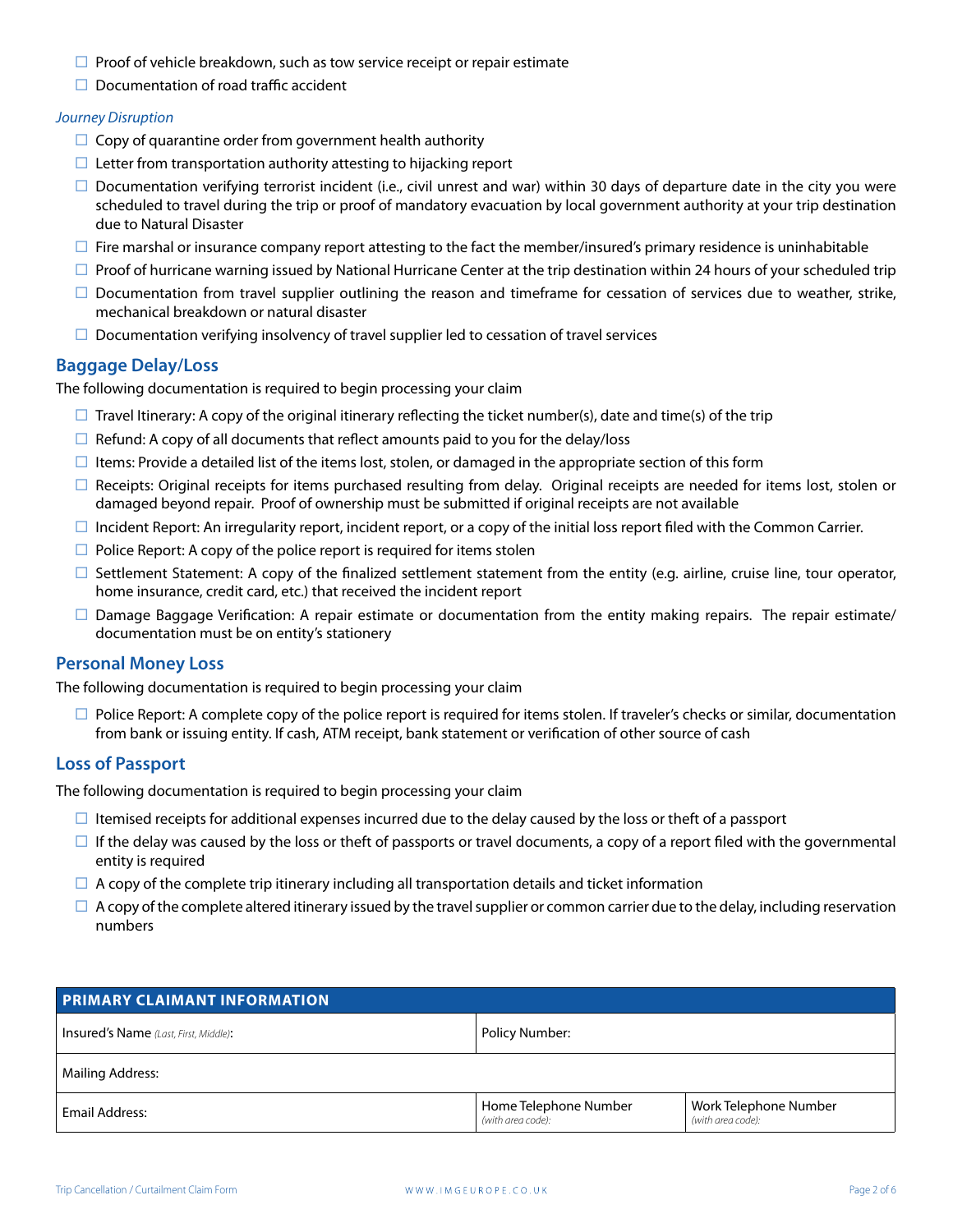| PART 1. GENERAL INFORMATION                                                                                                                                                                                                                                              |                                                                                         |                                                      |                                                                                                                                                                                                                                                         |                                                      |  |
|--------------------------------------------------------------------------------------------------------------------------------------------------------------------------------------------------------------------------------------------------------------------------|-----------------------------------------------------------------------------------------|------------------------------------------------------|---------------------------------------------------------------------------------------------------------------------------------------------------------------------------------------------------------------------------------------------------------|------------------------------------------------------|--|
| <b>1.</b> Full Name of Claimant:<br>(List all claimants. Attach additional sheets if necessary)                                                                                                                                                                          |                                                                                         |                                                      |                                                                                                                                                                                                                                                         | Date of Birth<br>(dd, mm, yyyy):                     |  |
| Policy Number:                                                                                                                                                                                                                                                           |                                                                                         |                                                      | Relationship to Insured:                                                                                                                                                                                                                                |                                                      |  |
| 2. Full Name of Claimant:                                                                                                                                                                                                                                                |                                                                                         |                                                      | Date of Birth<br>(dd, mm, yyyy):                                                                                                                                                                                                                        |                                                      |  |
| Policy Number:                                                                                                                                                                                                                                                           |                                                                                         | Relationship to Insured:                             |                                                                                                                                                                                                                                                         |                                                      |  |
| <b>3. Full Name of Claimant:</b>                                                                                                                                                                                                                                         |                                                                                         |                                                      | Date of Birth<br>(dd, mm, yyyy):                                                                                                                                                                                                                        |                                                      |  |
| Policy Number:                                                                                                                                                                                                                                                           |                                                                                         | Relationship to Insured:                             |                                                                                                                                                                                                                                                         |                                                      |  |
| 4. Full Name of Claimant:                                                                                                                                                                                                                                                |                                                                                         |                                                      | Date of Birth<br>(dd, mm, yyyy):                                                                                                                                                                                                                        |                                                      |  |
| Policy Number:                                                                                                                                                                                                                                                           |                                                                                         |                                                      | Relationship to Insured:                                                                                                                                                                                                                                |                                                      |  |
| Name of Travel Supplier (e.g. Cruise Line, Airline, etc.):                                                                                                                                                                                                               |                                                                                         |                                                      |                                                                                                                                                                                                                                                         |                                                      |  |
| Travel Agency's Full Name:                                                                                                                                                                                                                                               |                                                                                         | Travel Agent's Name:                                 |                                                                                                                                                                                                                                                         | Telephone Number (with area code):                   |  |
| Travel Agency's Mailing Address:                                                                                                                                                                                                                                         |                                                                                         |                                                      |                                                                                                                                                                                                                                                         | <b>Email Address:</b>                                |  |
| <b>Initial Deposit Date</b><br>Paid for Trip (dd, mm, yyyy):                                                                                                                                                                                                             | <b>Final Payment Date</b><br>(dd, mm, yyyy):                                            | Scheduled<br>Departure Date<br>(dd, mm, yyyy):       | Schedule Return Date<br>(dd, mm, yyyy):                                                                                                                                                                                                                 | <b>Actual Return Date</b><br>(dd, mm, yyyy):         |  |
| Departure City:                                                                                                                                                                                                                                                          |                                                                                         |                                                      | Destination (City, Country or State):                                                                                                                                                                                                                   |                                                      |  |
| Please check box for benefits requested: $\Box$ Trip Cancellation $\Box$ Trip Curtailment<br>▶<br>▶                                                                                                                                                                      |                                                                                         |                                                      | If the cancellation and/or interruption/curtailment is due to sickness, injury, or death, please complete the entire claim form<br>If the cancellation and/or interruption/curtailment is due to a non-medical reason(s), please complete Parts 2 and 4 |                                                      |  |
| <b>PART 2. EXPLANATION OF LOSS</b>                                                                                                                                                                                                                                       |                                                                                         |                                                      |                                                                                                                                                                                                                                                         |                                                      |  |
| Describe in detail what occurred:                                                                                                                                                                                                                                        |                                                                                         |                                                      |                                                                                                                                                                                                                                                         |                                                      |  |
| Date Trip Cancelled/Curtailed<br>(dd, mm, yyyy):                                                                                                                                                                                                                         | Total paid for trip prior to cancellation (do<br>not include travel insurance premium): |                                                      |                                                                                                                                                                                                                                                         | Total paid per insured prior to cancellation (US\$): |  |
| Did you receive a refund, reimbursement,<br>Total paid for original airfare, per<br>insured (include only if unused<br>voucher, or credit from the Travel Agent,<br>airfare is part of the loss claimed):<br>common carrier, or travel supplier?<br>$\Box$ Yes $\Box$ No |                                                                                         | If Yes, please list amount refunded/credited (US\$): |                                                                                                                                                                                                                                                         |                                                      |  |
| Additional losses claimed due to Cancellation/Curtailment:                                                                                                                                                                                                               |                                                                                         |                                                      |                                                                                                                                                                                                                                                         |                                                      |  |
| Type of Expense incurred (hotel, transportation, new tickets):                                                                                                                                                                                                           |                                                                                         |                                                      | Date Incurred (dd, mm, yyyy):                                                                                                                                                                                                                           | Amount (US\$):                                       |  |
| Please use a separate sheet of paper for any additional expenses. Proof of payment<br>is required for all losses claimed. Claims cannot be processed without proof of loss.                                                                                              |                                                                                         |                                                      |                                                                                                                                                                                                                                                         |                                                      |  |
|                                                                                                                                                                                                                                                                          |                                                                                         |                                                      | Total Amount of Cancellation/Curtailment Claim:                                                                                                                                                                                                         |                                                      |  |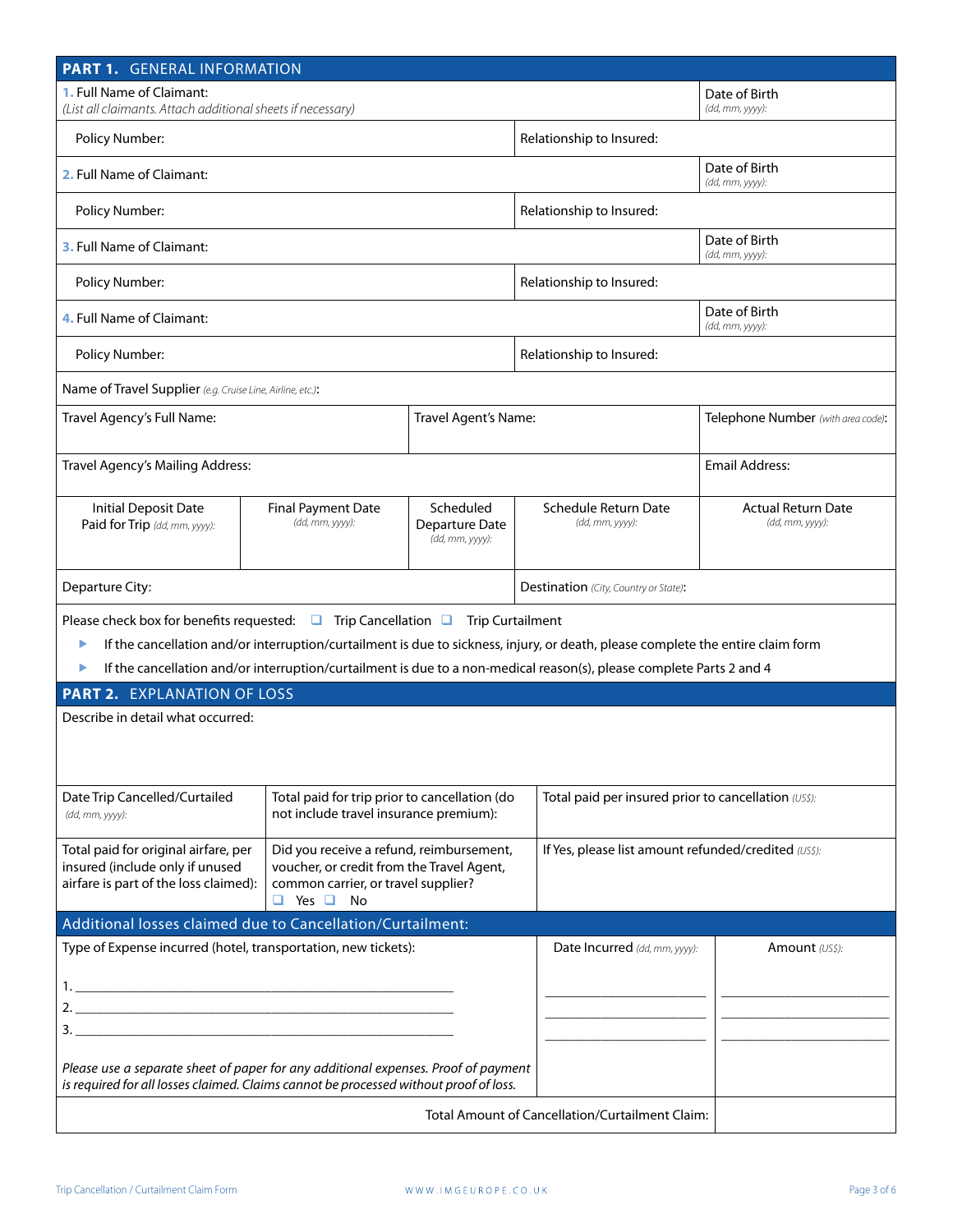| PART 3. MEDICAL INFORMATION - Complete for Cancellation/Curtailment due to Sickness, Injury, or Death.                                                                                                                         |                                                                                                       |                                                                                 |                            |          |     |  |
|--------------------------------------------------------------------------------------------------------------------------------------------------------------------------------------------------------------------------------|-------------------------------------------------------------------------------------------------------|---------------------------------------------------------------------------------|----------------------------|----------|-----|--|
| Patient's Name:                                                                                                                                                                                                                | Relationship to Insured:                                                                              | Date Symptoms First Noticed<br>(dd, mm, yyyy):                                  |                            |          |     |  |
| Nature of Illness:                                                                                                                                                                                                             |                                                                                                       | (dd, mm, yyyy):                                                                 | Date of First Consultation |          |     |  |
| Describe onset, diagnosis and treatment:                                                                                                                                                                                       |                                                                                                       |                                                                                 |                            |          |     |  |
| For Injury, describe Injury:<br>Date of First Consultation<br>(dd, mm, yyyy):                                                                                                                                                  |                                                                                                       |                                                                                 |                            |          |     |  |
| How and where did the accident occur:                                                                                                                                                                                          |                                                                                                       |                                                                                 |                            |          |     |  |
|                                                                                                                                                                                                                                | If hospitalized, hospital name, website and address:<br>Dates of Confinement (dd, mm, yyyy):<br>From: |                                                                                 | To:                        |          |     |  |
| Name and Address of Treating Physician:                                                                                                                                                                                        |                                                                                                       | Telephone Number<br>(with area code):<br><b>Fax Number</b><br>(with area code): |                            |          |     |  |
| <b>PART 4. OTHER COVERAGE</b>                                                                                                                                                                                                  |                                                                                                       |                                                                                 |                            |          |     |  |
| Do you have any other insurance or coverage related to the loss (e.g. medical, travel, etc.)?                                                                                                                                  |                                                                                                       |                                                                                 | $\Box$ Yes                 | u        | No. |  |
| Do you have any travel other insurance coverage (i.e. through credit card used to purchase items)?                                                                                                                             |                                                                                                       |                                                                                 | $\Box$ Yes                 | u        | No. |  |
| Did you report the loss to any other insurance company?                                                                                                                                                                        |                                                                                                       |                                                                                 | $\Box$ Yes                 | u        | No. |  |
| If Yes, which company:                                                                                                                                                                                                         |                                                                                                       |                                                                                 |                            |          |     |  |
| Name of Company:                                                                                                                                                                                                               | Policy/Certificate Number:                                                                            | Telephone Number<br>(with area code):                                           |                            | Website: |     |  |
|                                                                                                                                                                                                                                |                                                                                                       |                                                                                 |                            |          |     |  |
| <u> 1989 - Johann Stein, mars et al. 1990 - Ann an Amerikaansk kommunister (</u>                                                                                                                                               |                                                                                                       |                                                                                 |                            |          |     |  |
| Address:                                                                                                                                                                                                                       |                                                                                                       |                                                                                 |                            |          |     |  |
| 3.<br>the control of the control of the control of the control of the control of the control of                                                                                                                                |                                                                                                       |                                                                                 |                            |          |     |  |
| Address: Analysis and the state of the state of the state of the state of the state of the state of the state of the state of the state of the state of the state of the state of the state of the state of the state of the s |                                                                                                       |                                                                                 |                            |          |     |  |
| (Please attach a separate sheet if necessary)                                                                                                                                                                                  |                                                                                                       |                                                                                 |                            |          |     |  |
| PART 5. CERTIFICATE OF MEDICAL CONDITION/MEDICAL PROVIDER'S STATEMENT                                                                                                                                                          |                                                                                                       |                                                                                 |                            |          |     |  |
| Patient's Name:                                                                                                                                                                                                                |                                                                                                       | Date of Birth (dd, mm, yyyy):                                                   |                            |          |     |  |
| Insured's Name:                                                                                                                                                                                                                |                                                                                                       | Patient's Relationship to Insured:                                              |                            |          |     |  |
| Policy Number:                                                                                                                                                                                                                 | Policy Purchase Date(dd, mm, yyyy):                                                                   |                                                                                 |                            |          |     |  |
| ATTENDING PHYSICIAN'S STATEMENT. MUST BE COMPLETED AND SIGNED BY THE PHYSICIAN.                                                                                                                                                |                                                                                                       |                                                                                 |                            |          |     |  |
| 1. Diagnosis: Nature of Sickness/Injury causing Cancellation/Curtailment (Please be specific):<br>a. Primary Diagnosis of ICD-9 code                                                                                           |                                                                                                       |                                                                                 |                            |          |     |  |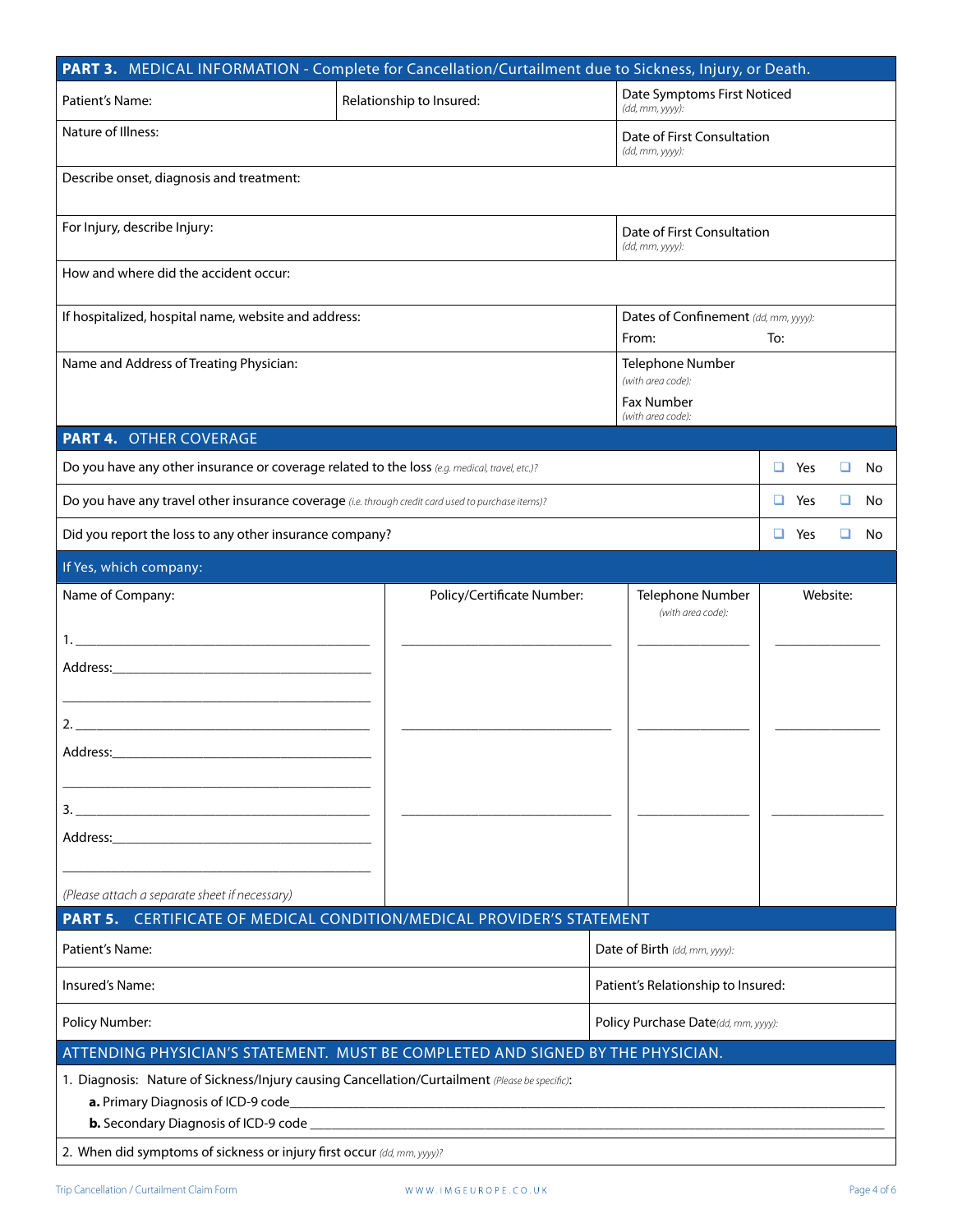| 3. When did the patient first consult you for this condition (dd, mm, yyyy)?                                                                                                                                                                 |  |  |  |  |
|----------------------------------------------------------------------------------------------------------------------------------------------------------------------------------------------------------------------------------------------|--|--|--|--|
| 4. If patient was referred from another provider, name of provider, address and telephone number (with area code):                                                                                                                           |  |  |  |  |
| 5. Name, address, and telephone number of other medical personnel involved:                                                                                                                                                                  |  |  |  |  |
| 6. Was there any medical condition, injury, illness, or sickness that would interfere with the insured's trip? $\Box$ Yes $\Box$<br>No<br>If Yes, please explain and indicate when patient was determined not to be medically fit to travel: |  |  |  |  |
| 7. List all dates of treatment and services for this condition                                                                                                                                                                               |  |  |  |  |
| Describe the Condition/Treatment:<br>Date of Services (dd, mm, yyyy):                                                                                                                                                                        |  |  |  |  |
|                                                                                                                                                                                                                                              |  |  |  |  |
|                                                                                                                                                                                                                                              |  |  |  |  |
|                                                                                                                                                                                                                                              |  |  |  |  |
| (Please attach a separate sheet if necessary)                                                                                                                                                                                                |  |  |  |  |
| 8. Has the patient been hospitalized for this condition or related condition(s)?<br>Yes<br>No<br>□                                                                                                                                           |  |  |  |  |
| If Yes, date of first admission (dd, mm, yyyy):<br>Date of discharge (dd, mm, yyyy):                                                                                                                                                         |  |  |  |  |
| 9. On what date did this condition first prevent or restrict the patient from traveling (dd, mm, yyyy)?                                                                                                                                      |  |  |  |  |
| 10. On what date would the patient not be restricted and medically fit to travel (dd, mm, yyyy)?                                                                                                                                             |  |  |  |  |
| 11. Did you advise the insured to cancel travel plans prior to departure or return home early a result of the sickness or injury?                                                                                                            |  |  |  |  |
| If Yes, on what date (dd, mm, yyyy)?<br>Please explain:<br>□<br>Yes<br>□<br>No                                                                                                                                                               |  |  |  |  |
|                                                                                                                                                                                                                                              |  |  |  |  |
| If No, on what date was the insured prevented from participating in the trip (dd, mm, yyyy)?                                                                                                                                                 |  |  |  |  |
| 12. If condition was related to pregnancy, date of conception (dd, mm, yyyy)?<br>Expected Delivery Date (dd, mm, yyyy)?                                                                                                                      |  |  |  |  |
| 13. Was this Sickness/Injury the sole cause of the patient's medically imposed restrictions? $\Box$ Yes $\Box$ No                                                                                                                            |  |  |  |  |
| If No, please explain:                                                                                                                                                                                                                       |  |  |  |  |
| <b>Additional Physician comments:</b>                                                                                                                                                                                                        |  |  |  |  |
|                                                                                                                                                                                                                                              |  |  |  |  |
|                                                                                                                                                                                                                                              |  |  |  |  |
| Signature of Physician:<br>Date Completed (dd, mm, yyyy):                                                                                                                                                                                    |  |  |  |  |
| Telephone Number                                                                                                                                                                                                                             |  |  |  |  |
| Name of Physician:<br>(with area code):                                                                                                                                                                                                      |  |  |  |  |
| Address of Physician:                                                                                                                                                                                                                        |  |  |  |  |
| Fax Number<br>Taxpayer ID Number:                                                                                                                                                                                                            |  |  |  |  |
| (with area code):<br>PART 6. PAYMENT DETAILS- TO PRIMARY INSURED                                                                                                                                                                             |  |  |  |  |
| <b>Account Holder's Name:</b>                                                                                                                                                                                                                |  |  |  |  |
| <b>Bank Name:</b>                                                                                                                                                                                                                            |  |  |  |  |
| <b>Bank Address:</b><br>City:<br>Country:                                                                                                                                                                                                    |  |  |  |  |
| Bank 9 digit ABA Number - U.S. Banks:<br>Currency of Reimbursement:                                                                                                                                                                          |  |  |  |  |
| Bank 8 or 11 digit SWIFT Code - Non- U.S. Banks:<br>SORT code:                                                                                                                                                                               |  |  |  |  |
| Bank account number:<br><b>Bank IBAN:</b>                                                                                                                                                                                                    |  |  |  |  |
| <b>Intermediary Bank Details (If Applicable):</b>                                                                                                                                                                                            |  |  |  |  |
| Name of Intermediary Bank:                                                                                                                                                                                                                   |  |  |  |  |
| Intermediary Bank SWIFT Code:<br>Intermediary Bank Account Number:                                                                                                                                                                           |  |  |  |  |